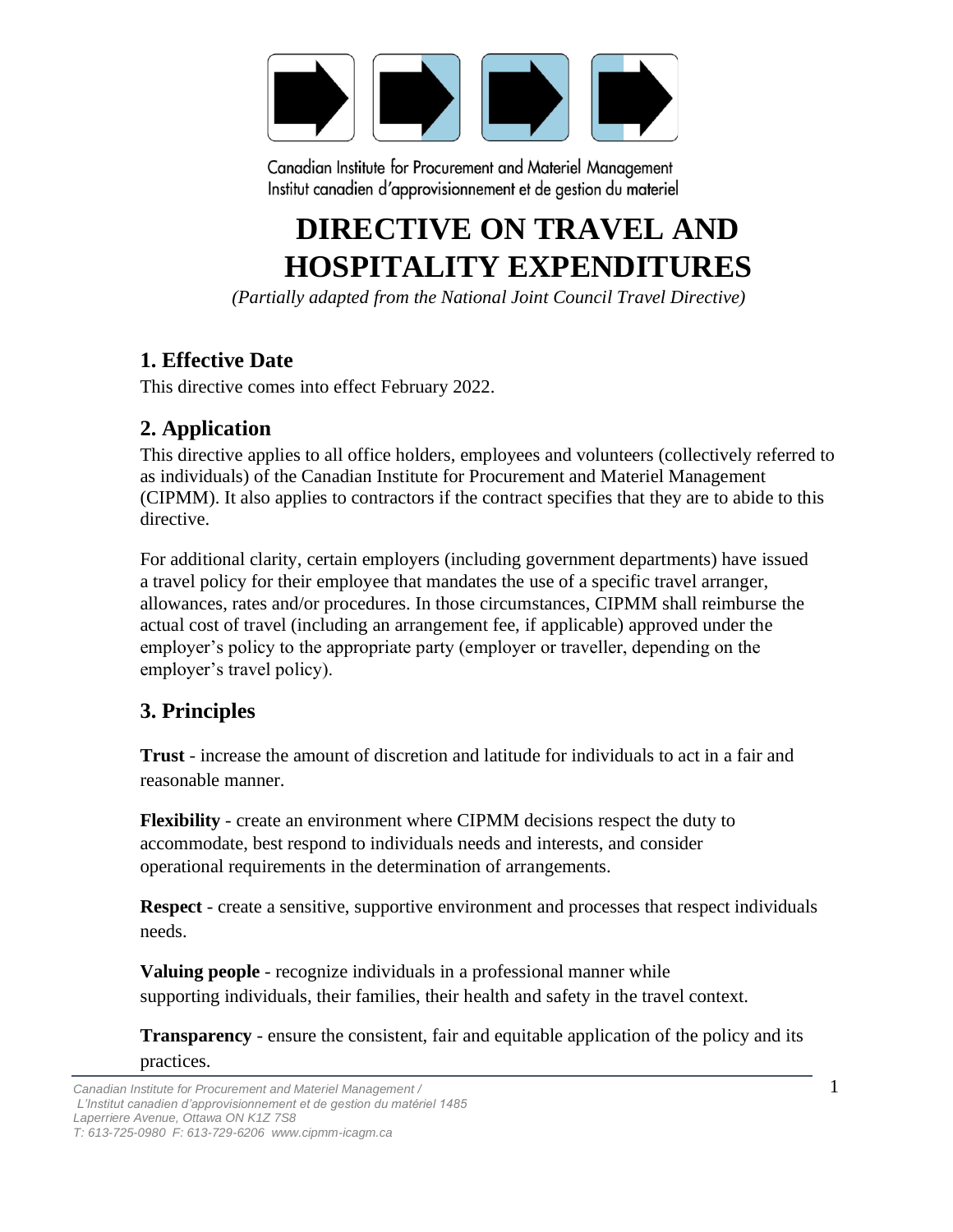

**Modern practices** - introduce travel and hospitality management practices that support the principles and are in keeping with industry trends and realities; develop and implement an appropriate accountability framework and structure.

# **4. Administration**

#### *4.1 Authorization*

CIPMM has the responsibility to authorize and determine when travel or hospitality is necessary, and to ensure that all arrangements are consistent with the provisions of this directive. Following consultation between CIPMM and the individual, the determination of the arrangements shall best accommodate the individual's needs and interests and CIPMM's operational requirements.

Travel or hospitality shall be authorized in advance in writing to ensure that all arrangements are in compliance with the provisions of this directive. In special circumstances, travel or hospitaity shall be post authorized by CIPMM.

Expenses resulting from misinterpretations or mistakes are not a basis for reimbursement or non-reimbursement. However, such situations shall be reviewed on a case-by-case basis.

### *4.2 Loyalty programs*

Provided that there are no additional costs to CIPMM, individuals on CIPMM business can join loyalty programs and retain benefits offered by the travel industry for business or personal use.

#### *4.3 Overpayments*

Overpayments, namely amounts reimbursed or paid to individuals, which are not in accordance with the terms of this directive, shall be recovered as a debt owing to CIPMM.

#### *4.4 Receipts*

Where the individual certifies that the receipt was lost, accidentally destroyed or unobtainable, a personal declaration may replace the receipt.

### *4.5 Reimbursement by another organization*

By submitting a travel claim, a traveller certifies that he/she is not receiving a reimbursement from another organization, such as his/her employer.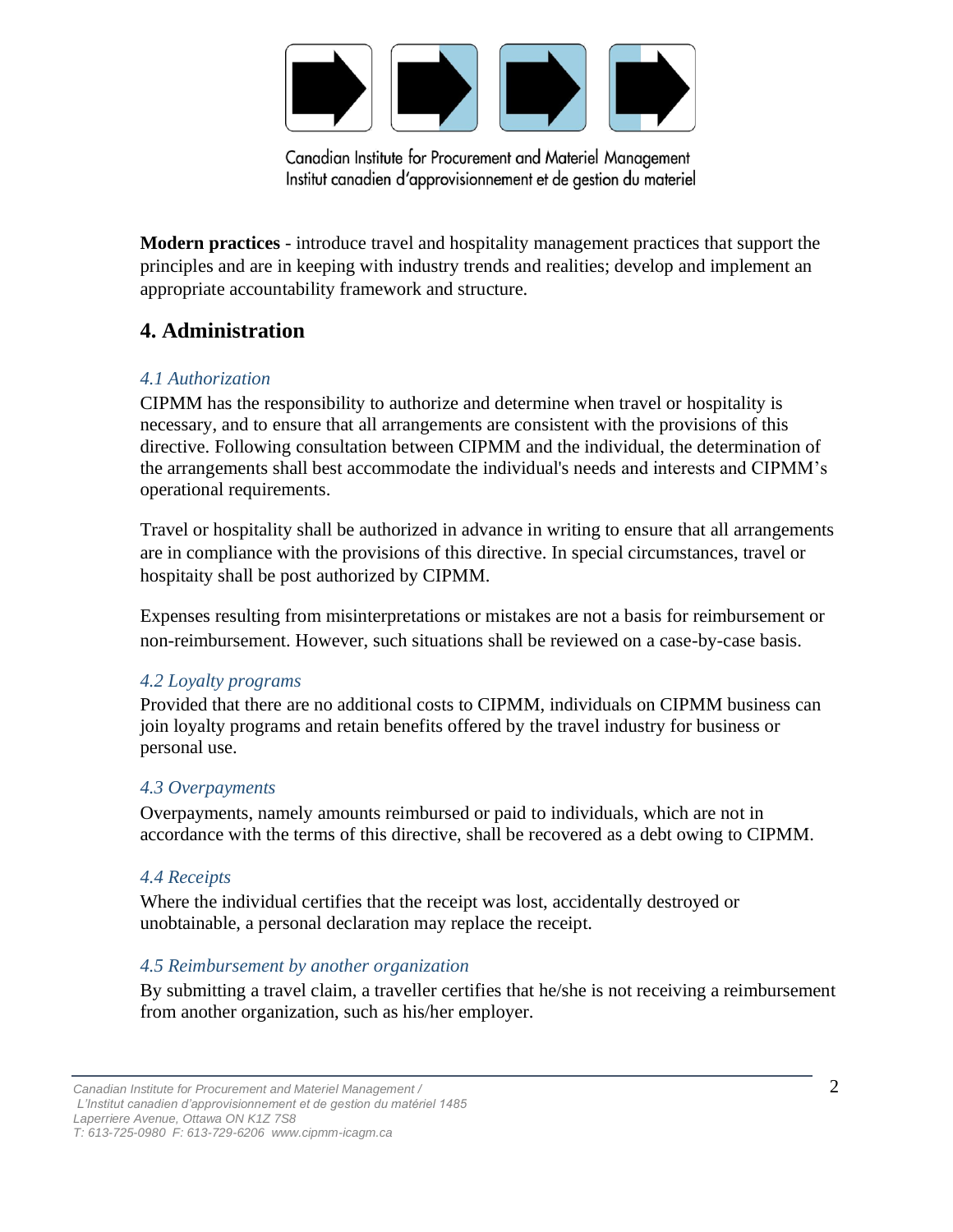

#### *4.6 Responsibilities*

#### **CIPMM shall:**

- (a) approve travel or hospitality expenses in accordance with Appendix A;
- (b) ensure that this directive is available on CIPMM website;
- (c) ensure that the approval authority defined in Appendix A:
	- (i) determine whether travel or hospitality is necessary;
	- (ii) ensure that arrangements are consistent with the provisions of this directive; and
	- (iii) ensure that accommodation of needs is provided to the point of undue hardship.
- (d) authorize travel or hospitality;

(e) verify and approve expense claims before reimbursement in accordance with Appendix B, C and D.

#### **The individual shall:**

(a) become familiar with the provisions of this directive;

(b) consult and obtain authorization, where applicable, for travel or hospitality in accordance with the directive;

(c) inform the CIPMM of his/her needs that may require accomodation;

(d) complete and submit expense claims with necessary supporting documentation before (applies only to the pre-approved, advance purchases, e.g. registration fees, airfares and train tickets) and / or as soon as possible after the completion of the travel or hospitality event; and

*Canadian Institute for Procurement and Materiel Management /* 3 *L'Institut canadien d'approvisionnement et de gestion du matériel 1485 Laperriere Avenue, Ottawa ON K1Z 7S8 T: 613-725-0980 F: 613-729-6206 www.cipmm-icagm.ca*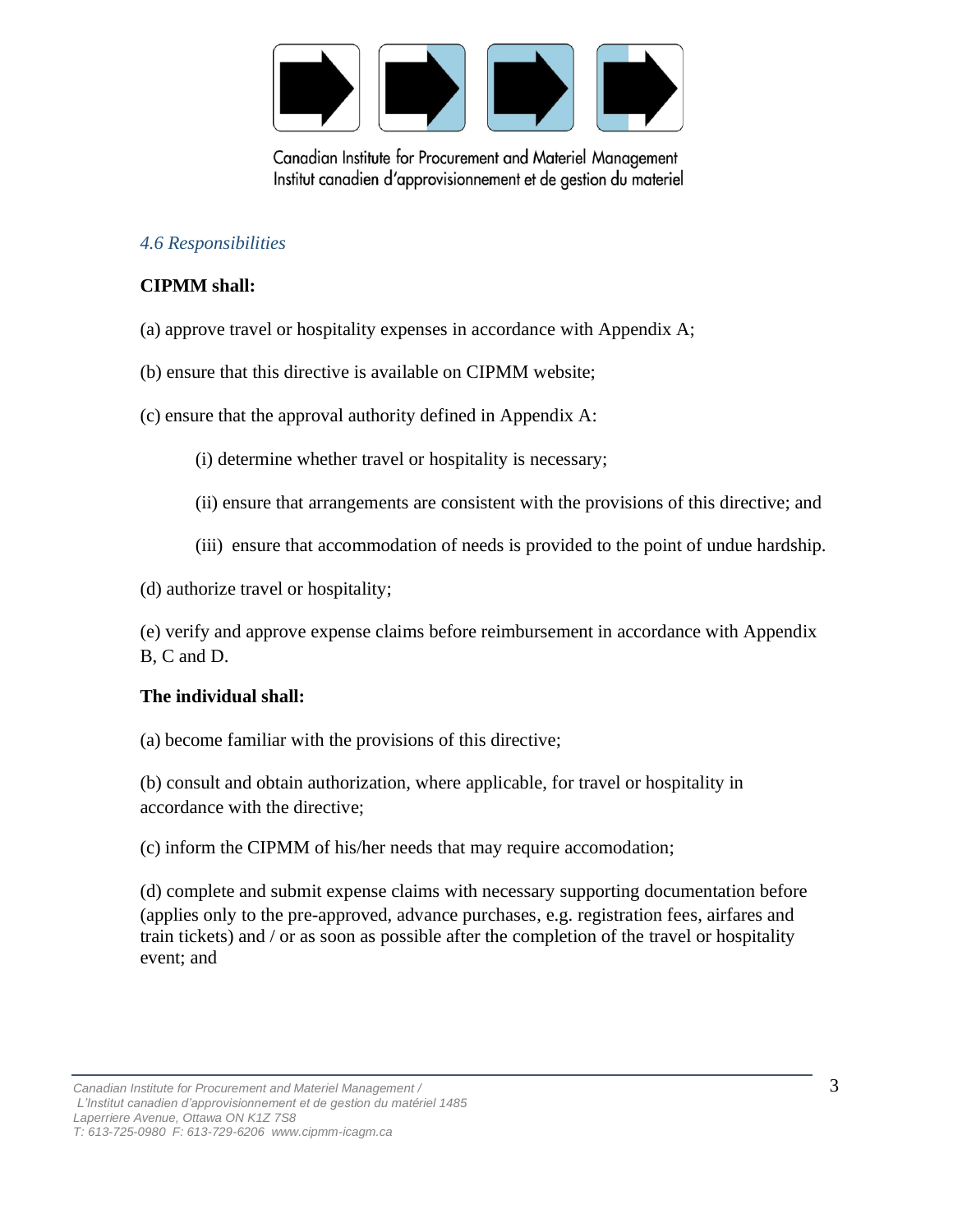

(e) be responsible for cancelling reservations as required.

# **5. Travel**

### *5.1 Accommodation*

The standard for accommodation is a single room, in a safe environment, conveniently located and comfortably equipped.

A variety of options for accommodation are available for travel. Generally these include hotels, motels, corporate residences, apartments, private non-commercial accommodation, and government and institutional accommodation.

Travellers shall be reimbursed for the actual cost of commercial accommodation, up to the maximum allowance identified in Appendix C. If no suitable commercial accommodation is available within the maximum allowance, the traveller shall be reimbursed actual costs. If a traveller select a room more expensive than the maximum, he/she shall be reimbursed the lesser of the following amounts :

- (a) the cost of an available standard single room in the same establishment
- (b) the cost of a suitable, comparable and available single room in another establishment
- (c) the maximum allowance

Although travellers generally stay in commercial accommodation, private non-commercial accommodation is encouraged. A traveller who chooses private non-commercial accommodation shall be reimbursed the rate as specified in Appendix C. In addition, ground transportation costs shall be authorized when it is cost effective. Cost effectiveness shall be determined by comparing the total cost of accommodation and transportation in the private non-commercial accommodation with available commercial or government and institutional accommodation and the associated transportation costs.

### *5.2 Additional business expenses*

The traveller shall be reimbursed for business expenses not otherwise covered such as business calls, photocopies, word-processing service, faxes, internet connections, rental and transportation of necessary office equipment and transportation of required personal effects.

*Canadian Institute for Procurement and Materiel Management /* 4 *L'Institut canadien d'approvisionnement et de gestion du matériel 1485 Laperriere Avenue, Ottawa ON K1Z 7S8 T: 613-725-0980 F: 613-729-6206 www.cipmm-icagm.ca*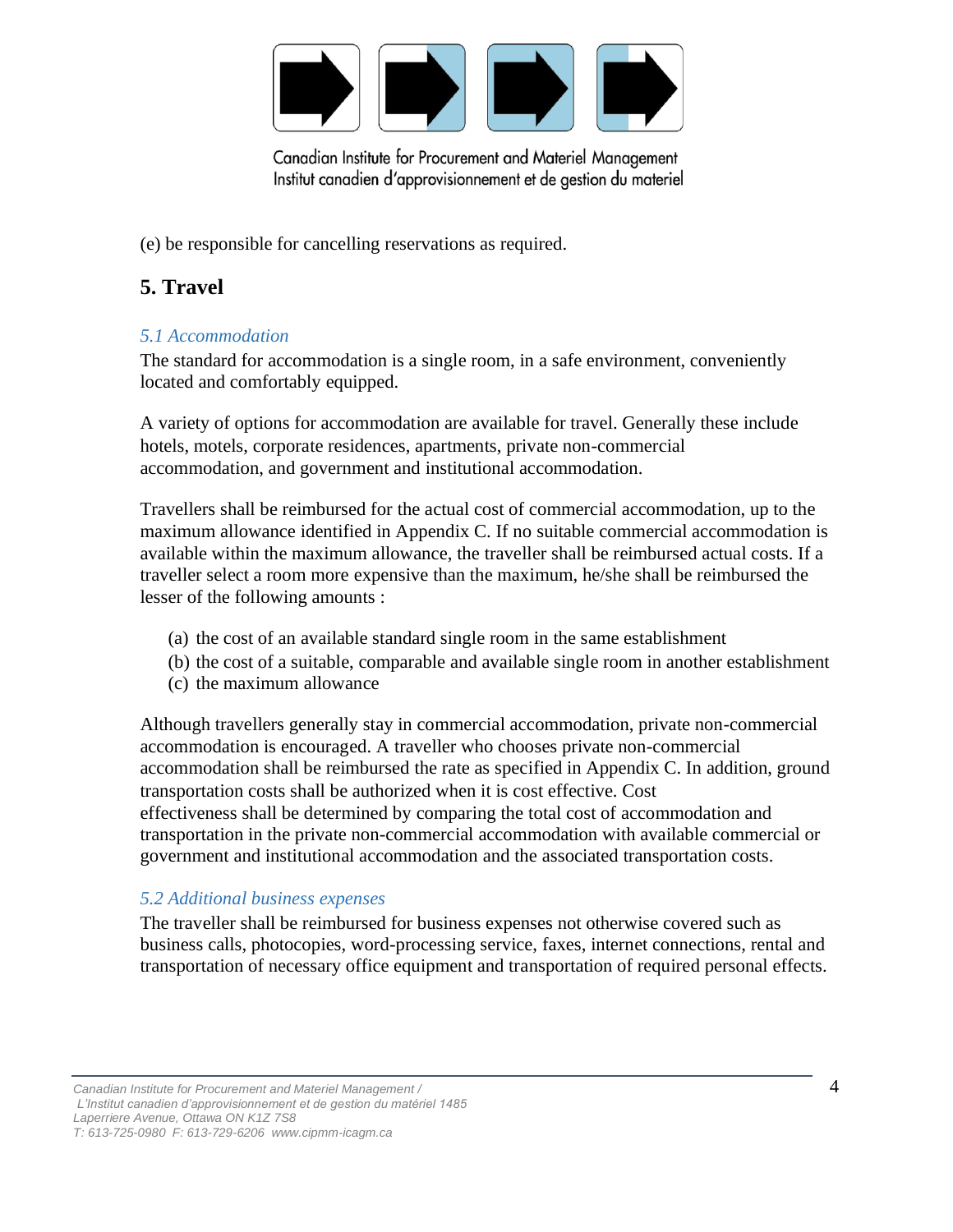

The traveller whose schedules have been altered for reasons outside their control shall be reimbursed for reasonable telephone costs to attend to situations related to the traveller's altered schedule.

The traveller shall also be reimbursed for service charges/fees for actual and reasonable expenses for financial transactions such as, but not limited to:

- Automated Banking Machine use;
- credit/debit card use;
- financial institution foreign currency transaction commission(s);
- traveller's cheques acquisition; and
- cheque-cashing fees.

Reimbursement claims shall be supported by receipts and indicate the expense currency.

The traveller shall also be reimbursed for the cost of a safety deposit box when supported by receipts.

### *5.3 Currency exchange*

The costs incurred to convert reasonable sums to foreign currencies and/or reconvert any unused balance to Canadian currency shall be reimbursed, based upon receipts, from all transactions and sources.

When these costs are not supported by receipts, the average Bank of Canada currency exchange rate shall apply. In cases where the Bank of Canada does not provide an exchange rate, an alternate bank rate from an established institution, as determined by CIPMM, shall be applied. The rate shall be the average of the rates applicable on the initial date into the country and the final date out of the country.

### *5.4 Dependant care*

A traveller who is required to travel on CIPMM business shall be reimbursed actual and reasonable dependant-care expenses up to a daily maximum of \$35 Canadian, per household, with a declaration, or up to a daily maximum of \$75 Canadian, per household, with a receipt when the traveller is the sole caregiver of a dependant who is under 18 years of age or has a mental or physical disability.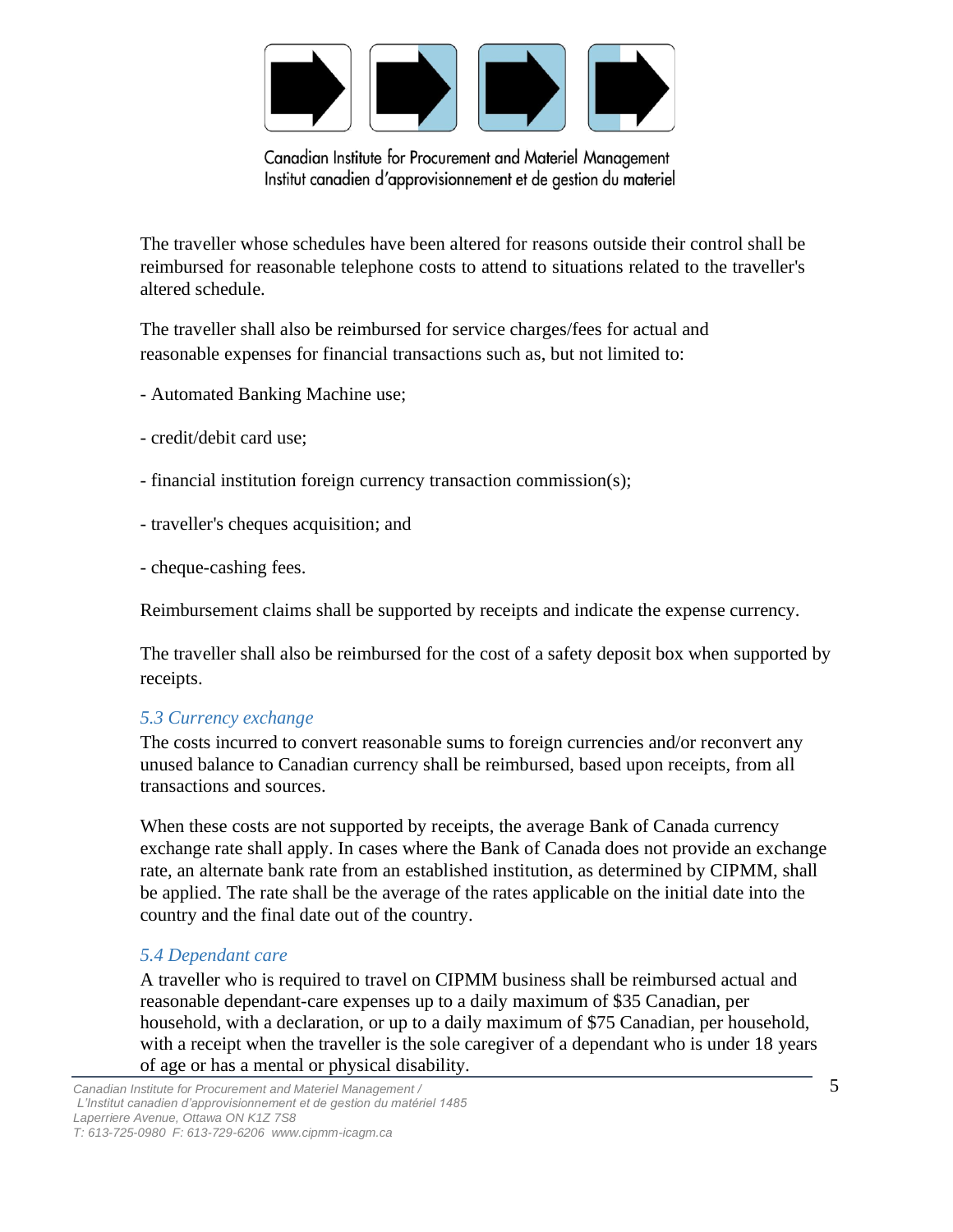

The dependant-care allowance shall apply only for expenses that are incurred as a result of travelling and are additional to expenses the traveller would incur when not travelling.

#### *5.5 Home communication*

Home communication is included in the incidental expense allowance.

#### *5.6 Incidental expense allowance*

A traveller shall be paid an incidental expense allowance that covers a number of miscellaneous expenses not otherwise provided for in this directive for each day or part day in travel status as per Appendix C.

#### *5.7 Meals*

A traveller shall be paid the applicable meal allowance for each breakfast, lunch and dinner while on travel status.

Meal allowances shall be reimbursed in accordance with the rates specified in Appendix C.

A meal allowance shall not be paid to a traveller with respect to a meal that is provided. In exceptional situations where a traveller has incurred out of pocket expenses to supplement meals provided, the actual incurred costs may be reimbursed, based on receipts, up to the applicable meal allowance.

Where a traveller incurs meal costs that are higher than the established meal allowances in situations outside the traveller's control, the actual and reasonable expenses incurred shall be reimbursed, based on receipts.

#### *5.8 Rest periods*

Unless mutually agreed otherwise, itineraries shall be arranged to provide for:

(a) a suitable rest period; and/or

(b) an overnight stop after travel time of at least nine consecutive hours.

Travel time is the time spent in any mode of transportation en route to destination and/or awaiting immediate connections. This includes the time spent travelling to and from a carrier's terminal.

*Canadian Institute for Procurement and Materiel Management /* 6 *L'Institut canadien d'approvisionnement et de gestion du matériel 1485 Laperriere Avenue, Ottawa ON K1Z 7S8*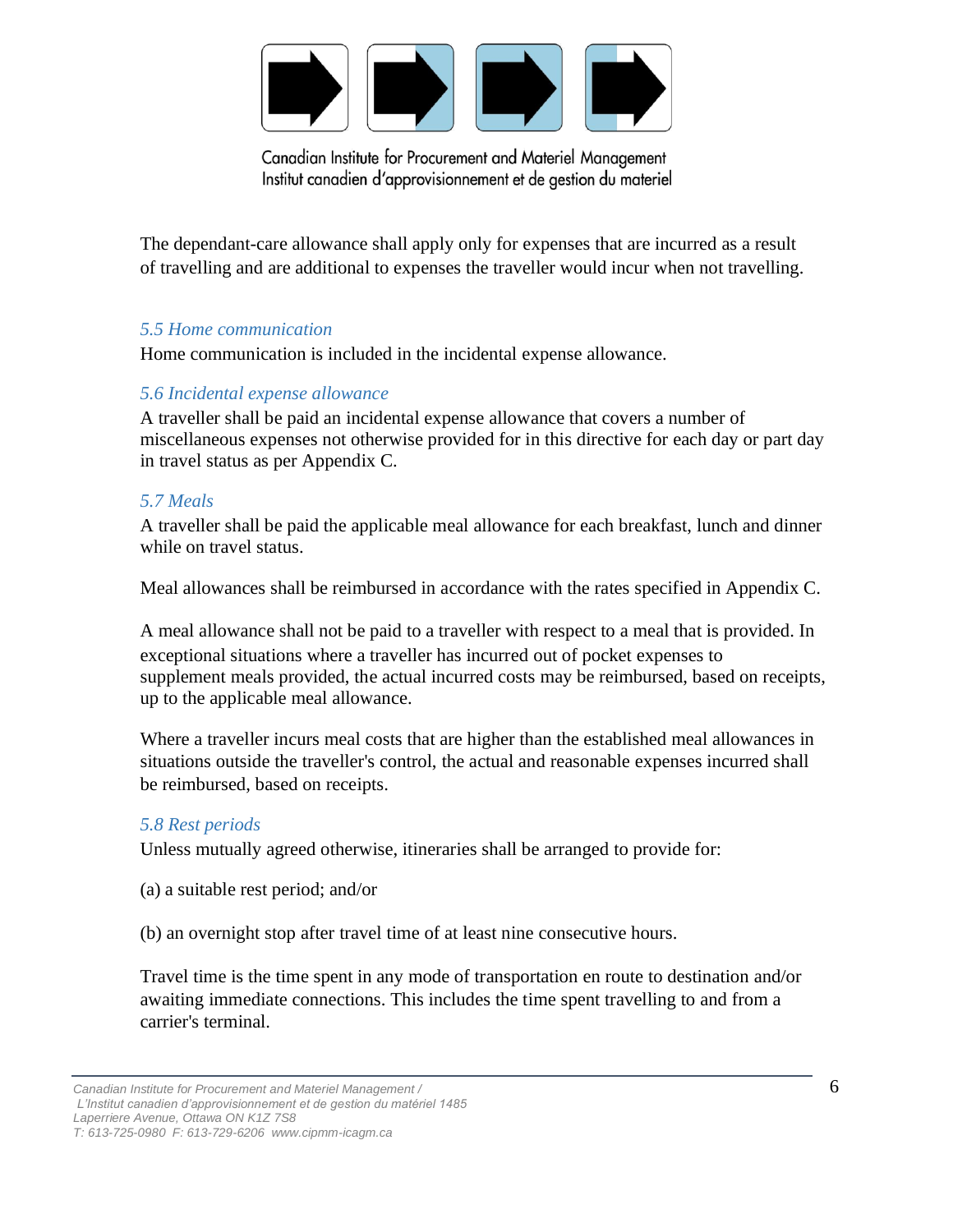

Canadian Institute for Procurement and Materiel Management Institut canadien d'approvisionnement et de gestion du materiel A suitable rest period shall not be unreasonably denied.

#### *5.9 Transportation*

The selection of the mode of transportation shall be based on cost, duration, convenience, safety and practicality. In addition to provisions outlined below under (a) Commercial, (b) Other modes of transportation and (c) Vehicles, expenses associated with the selected mode of transportation shall be reimbursed based on receipts, indicating the expense currency. Where a receipt is not available, a declaration will suffice. Such expenses include:

- seat selection fee for commercial, private and/or chartered carriers;

- airport improvement fees, not otherwise paid (e.g. prepaid as part of the fare);

- airport departure tax, not otherwise paid;

- miscellaneous charge order, for excess baggage/excess weight for commercial, private and/or chartered carriers (written explanation also required);

- public carrier ticket "change fee" for legitimate authorized official CIPMM purposes; and

- legitimate, mandatory transportation service charges and fees, incurred while in travel status, not otherwise paid (e.g. docking fees, road/bridge tolls, ferries and other transportation service charges/fees).

When authorized travel or overtime causes a disruption in the traveller's regular commuting pattern, the traveller shall be reimbursed for additional transportation costs incurred between the residence and the workplace.

#### (a) **Commercial**

The standard for air travel is economy class. The lowest available airfares appropriate to particular itineraries shall be sought and bookings shall be made as far in advance as possible.

The standard for rail travel is the next highest class after the full economy class.

Taxis, shuttles and local transportation services are alternatives for short local trips. Actual expenses, including gratuities, shall be reimbursed. Receipts are only required to justify taxi fares in excess of \$12.

*Canadian Institute for Procurement and Materiel Management /* 7 *L'Institut canadien d'approvisionnement et de gestion du matériel 1485 Laperriere Avenue, Ottawa ON K1Z 7S8 T: 613-725-0980 F: 613-729-6206 www.cipmm-icagm.ca*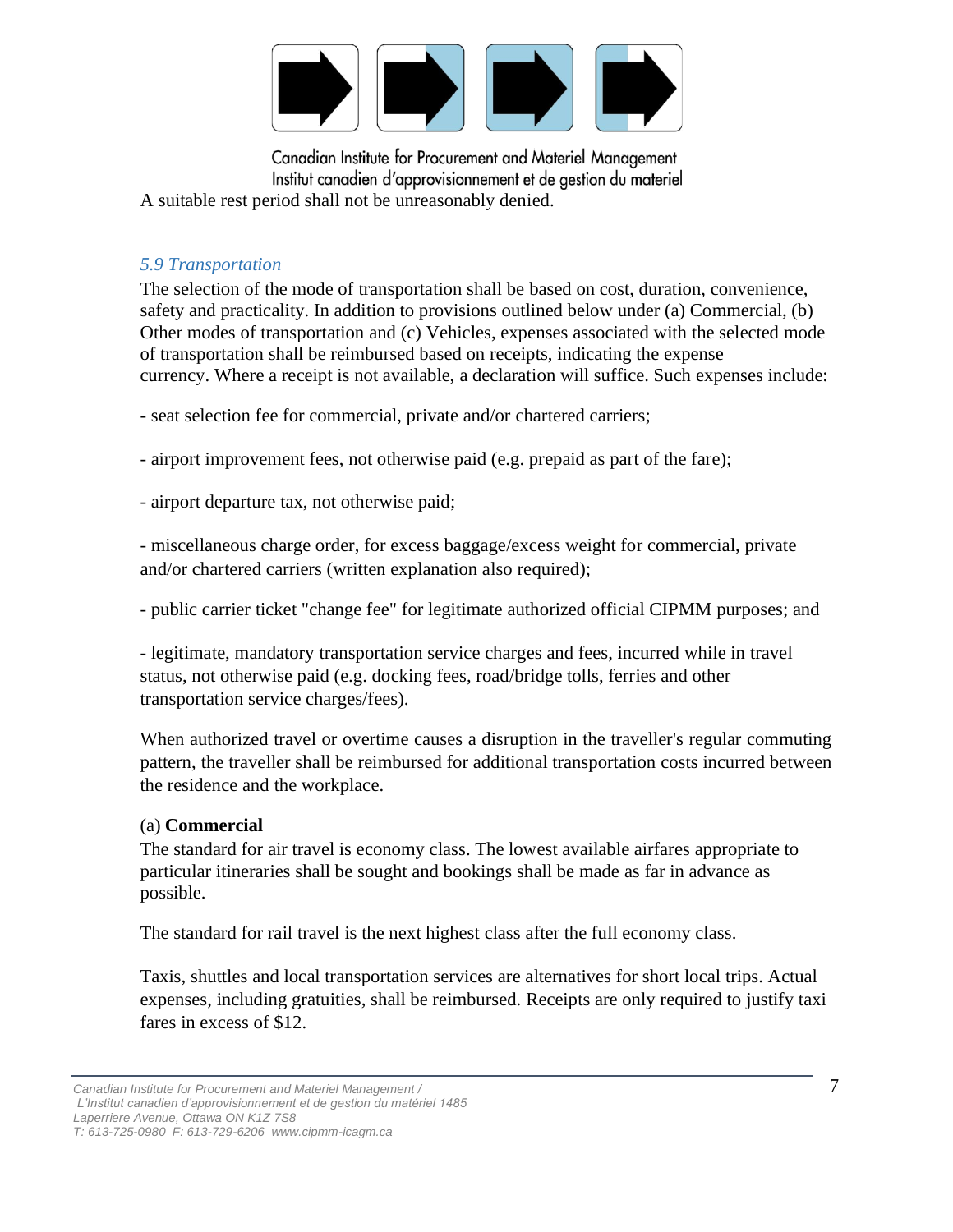

#### (b) **Other modes of transportation**

Occasionally, other modes of transportation not normally used on roadways shall be authorized for use on CIPMM travel when these modes of transportation are safe, economical and practical.

Travellers using these other modes of transportation shall be reimbursed at the applicable kilometric rate based on the direct road distances, if available. When there are no road distances, the traveller shall be reimbursed for actual or reasonable distances travelled.

#### (c) **Vehicles**

The standard for rental vehicles is mid size. Rental vehicles beyond the standard shall be authorized based upon factors such as, but not limited to, safety, the needs of the traveller and the bulk or weight of goods transported.

The kilometric rates payable for the use of privately owned vehicles driven on authorized CIPMM travel are prescribed in Appendix B. Travellers shall use the most direct, safe and practical road routes and shall claim only for distances necessarily driven on CIPMM travel.

Travellers who are driven to or picked up from a public carrier terminal shall be reimbursed the kilometric rate based on the distance to and from the public carrier terminal for each round trip.

In the interests of safe driving, when private vehicles are authorized, travellers shall not normally be expected to drive more than:

- $\Box$  250 kilometres after having worked a full day;
- $\Box$  350 kilometres after having worked one-half day; or
- $\Box$  500 kilometres on any day when the traveller has not worked.

Parking charges shall be reimbursed where it is practical and economical to leave a private vehicle at the public carrier's terminal during the period of absence.

For every day on which a traveller is authorized to use a private vehicle on CIPMM travel, the traveller shall be reimbursed the actual costs of parking the vehicle for that period of time.

*Canadian Institute for Procurement and Materiel Management /* 8

*L'Institut canadien d'approvisionnement et de gestion du matériel 1485 Laperriere Avenue, Ottawa ON K1Z 7S8*

*T: 613-725-0980 F: 613-729-6206 www.cipmm-icagm.ca*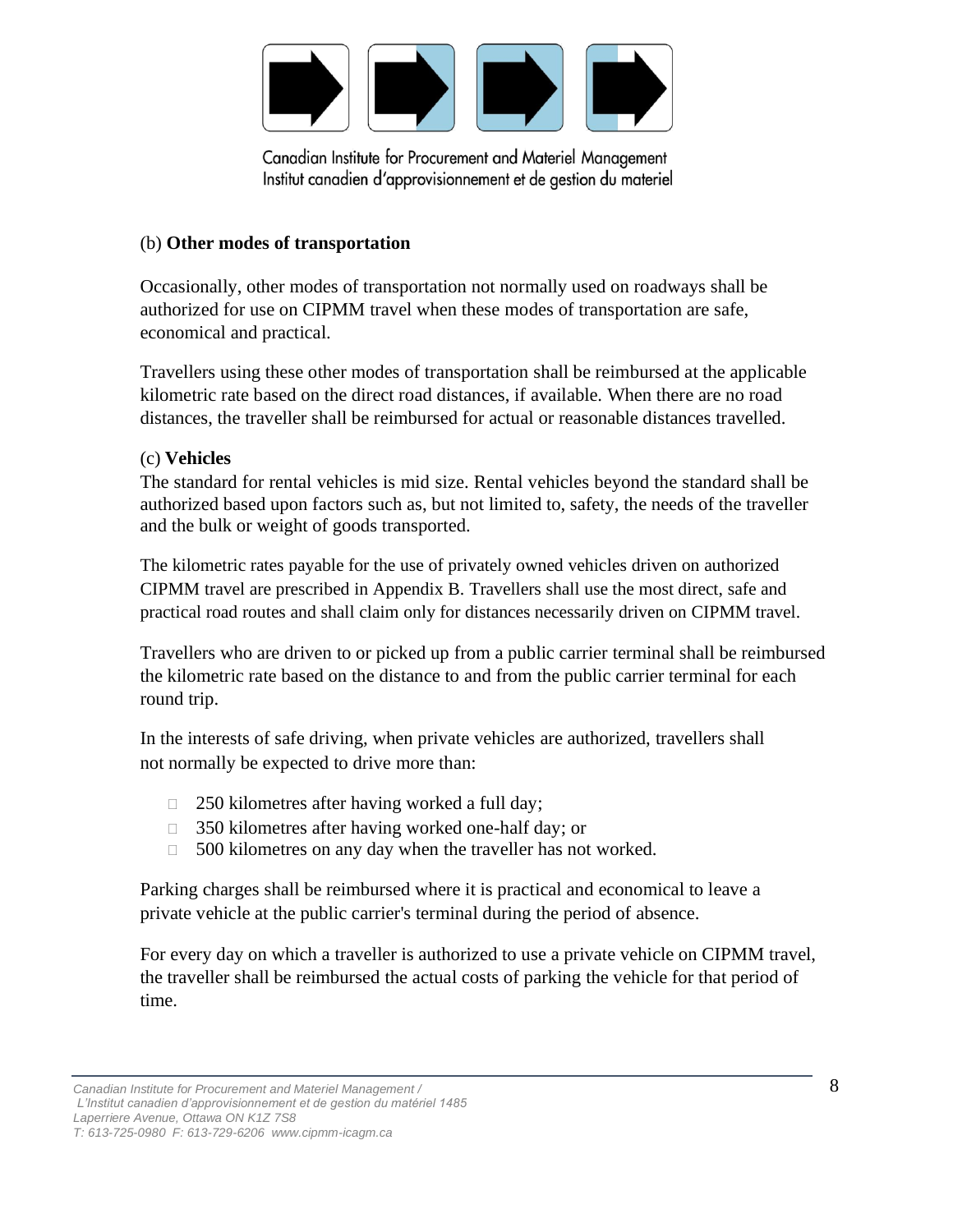

### *5.10 Insurance plans and compensation*

CIPMM shall not provide or reimburse the traveller for additional insurance or compensation, except as provided under 5.11.

### *5.11 Vehicle Insurance*

Collision damage waiver coverage for the entire period that a vehicle is rented is required. This coverage is often included with the traveller's own credit card. However, it shall be reimbursed in circumstances where coverage needs to be purchased separately. CIPMM assumes no financial responsibility for privately owned vehicles other than paying the kilometric rate and the supplementary business insurance premium, where required. CIPMM is not responsible for reimbursing deductible amounts related to insurance coverage.

Privately owned vehicles or other types of transportation used on CIPMM travel shall have at least the minimum provincial/territorial/state/country insurance coverage of public liability and property damage.

Additional premium costs for public liability and property damage, collision and comprehensive coverage shall be reimbursed for the applicable period, when supplementary business insurance for a vehicle is required.

### *5.12 Combining Personal or Other Professional Travel*

Travel that combines CIPMM and personal or other professionnal business must be reimbursed at the lesser of

- (a) actual transportation expenses; or
- (b) an estimate of the minimum acceptable expenses that would have been incurred if the personal or other professional travel had not taken place.

Additional expenses arising from personal or other professional extensions to business travel are the traveller's responsibility.

# **6. Hospitality**

#### *6.1 Introduction*

The provision of hospitality is often necessary to support the conduct of CIPMM's business and to deliver on core mandates and priorities. In this way, it may support the conduct of business with government, industry or public interest groups as well as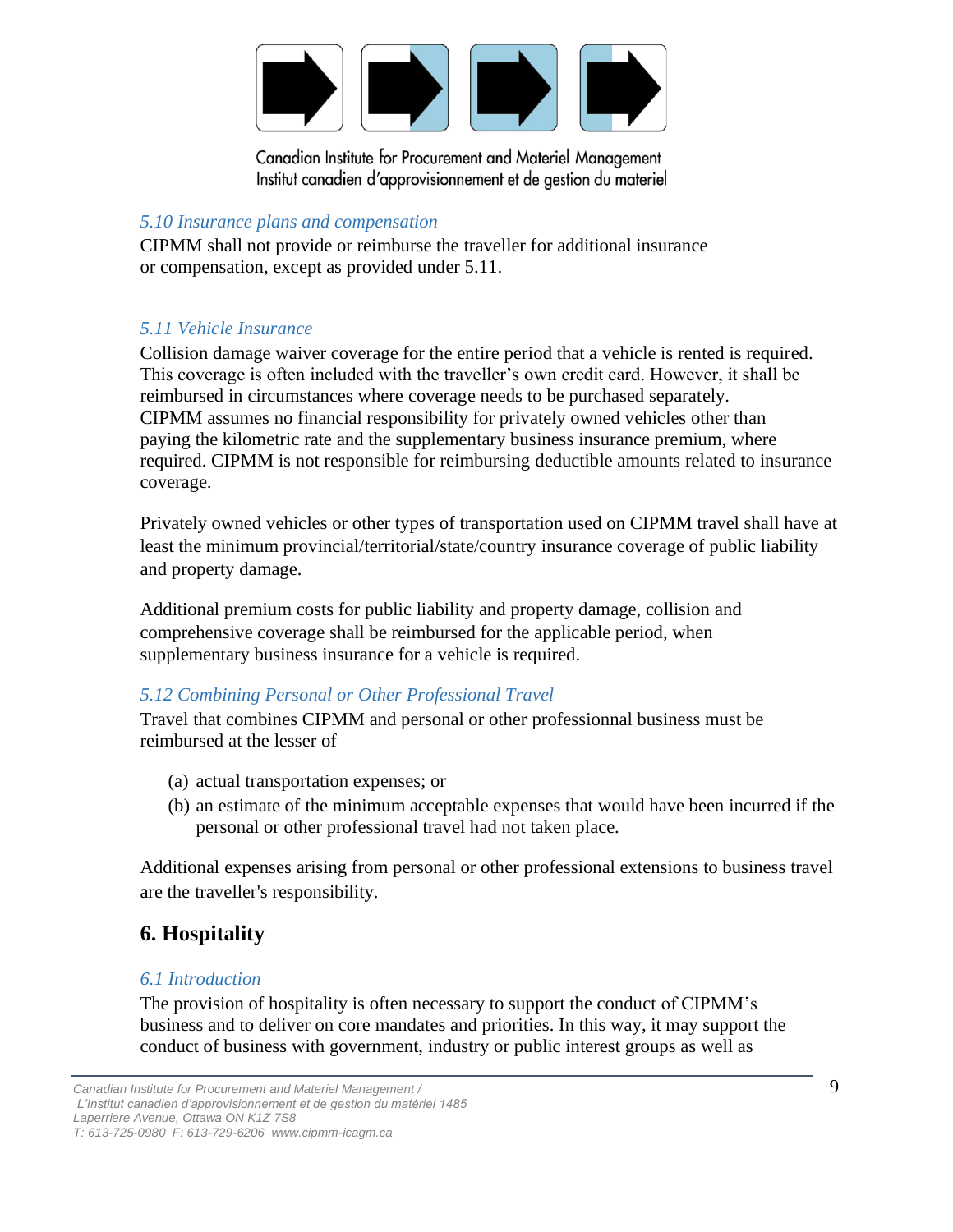

CIPMM business meetings. All office holder's are responsible for exercising rigorous management of hospitality, including taking measures to minimize and/or avoid costs. Decisions to offer hospitality must be carefully considered and demonstrate the necessity based on the circumstances and/or courtesy, diplomacy or protocol.

#### *6.2 Definition*

Hospitality (accueil) consists of the provision of meals, beverages or refreshments in events which are necessary for the effective conduct of CIPMM business and for courtesy, diplomacy or protocol purposes.

It may also include local transportation to and from events as well as other reasonable measures deemed appropriate for reasons of courtesy, diplomacy or protocol. Hospitality does not include expenditures for individuals on travel status.

#### *6.3 Planning*

The provision of food and beverages is acceptable in accordance with the allowance limits in Appendix D.

- a. The allowance is the expected meal cost per person to be applied in normal circumstances,
- b. A cost per person exceeding the allowance per person is to be applied in exceptional circumstances, justified by the type of event, the status and nature of participants and for reasons of courtesy, diplomacy and/or protocol.
- c. Exceptionally, the offering of tickets to tours of local areas or other places of interest, and other similar entertainment activities as well as other reasonable measures may be deemed appropriate for reasons of courtesy, diplomacy or protocol as part of an event.

Facility rental and associated costs such as audio/video equipment and technical support or translation services are not considered as part of hospitality except in special circumstances for reasons of courtesy, diplomacy or protocol (e.g. in circumstances where the costs are directly and inherently for hospitality purposes, such as the rental of a room to be used only for hosting a lunch).

Office holders can be provided hospitality only in situations where:

*Canadian Institute for Procurement and Materiel Management /* 10 *L'Institut canadien d'approvisionnement et de gestion du matériel 1485 Laperriere Avenue, Ottawa ON K1Z 7S8*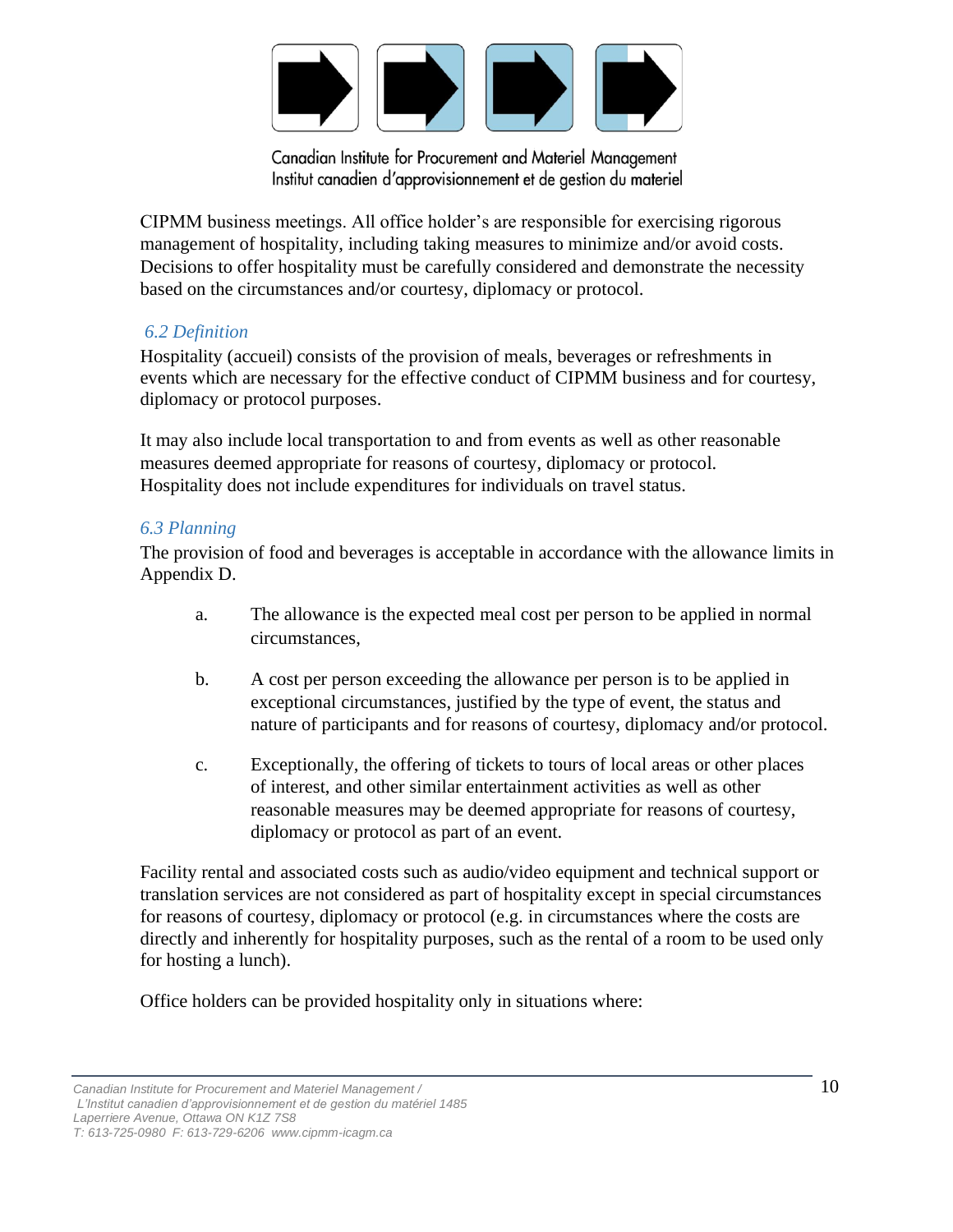

- a. office holders are required to participate in operations, business meetings, training or events that extend beyond normal working hours. This includes
- b. situations where they are required to work through normal break and meal periods.
- c. It may include situations where there are no nearby or appropriate facilities to obtain refreshments or meals
- d. office holders are required to be part of an event, or to participate in a CIPMM hosted conference, which includes participants whom hospitality will be provided as a matter of courtesy, diplomacy or protocol.

#### *6.4 Aproval*

The Board of Director's pre-approval is required for hospitality unless :

- a. Total hospitality costs associated with an event is less than the amount stipulated in Appendix A
- b. Food and beverage costs does not exceed the maximum allowance per person in Appendix D
- c. Entertainment will be not provided
- d. Hospitality will not be provided to a spouse or to a person accompanying an event participant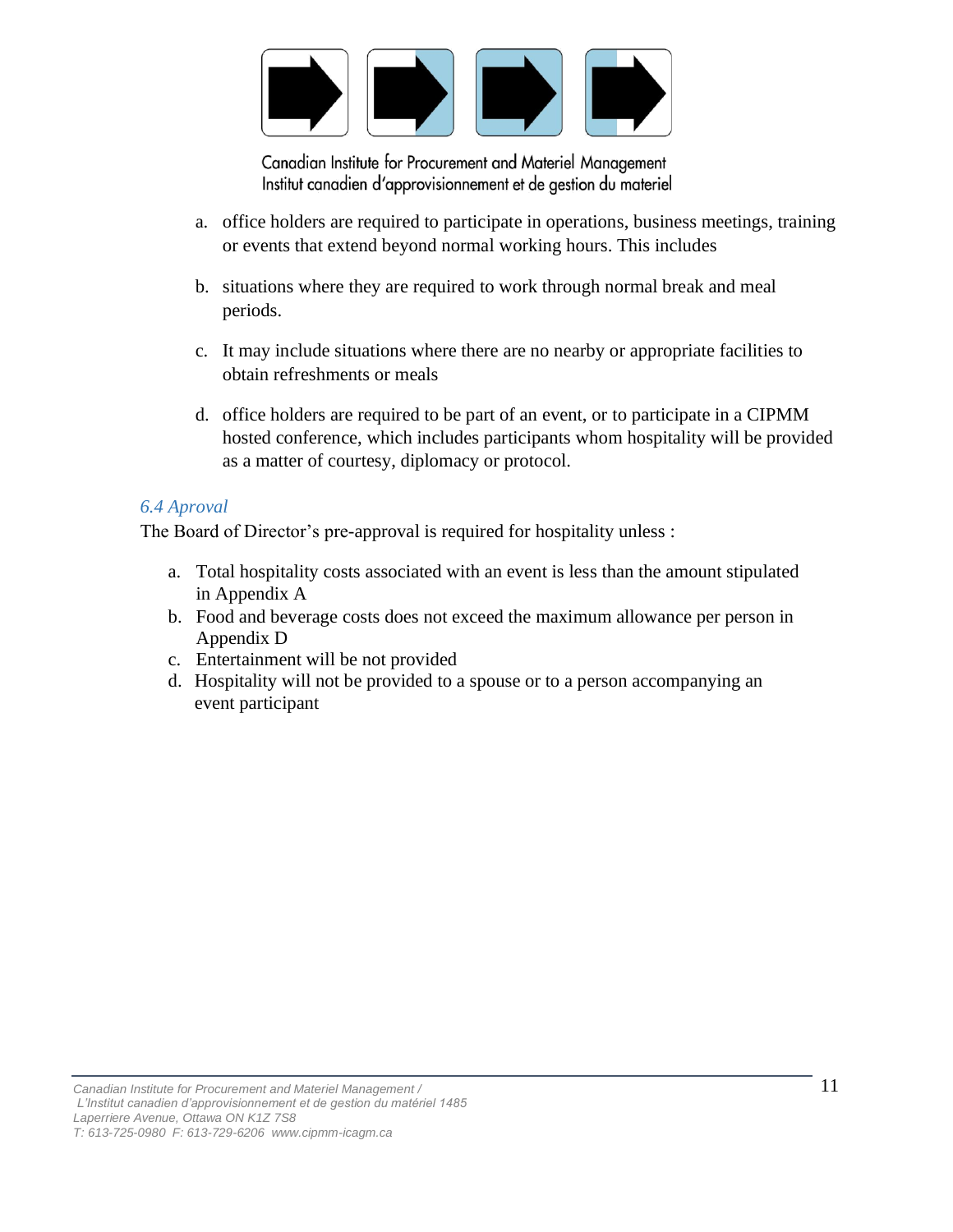

# **APPENDIX A – APPROVALS**

### **Effective Date : August 1, 2020**

#### **TRAVEL**

| <b>TRAVELLER</b>                         | <b>APPROVAL</b>                                                                  |
|------------------------------------------|----------------------------------------------------------------------------------|
| President                                | <b>Board of Directors</b>                                                        |
|                                          | Or                                                                               |
|                                          | Treasurer $+1$ of the following : Vice-President (less than \$2000)*             |
| Executive<br>$ $ (VP or Treasurer) $ Or$ | <b>Board of Directors</b>                                                        |
|                                          |                                                                                  |
|                                          | President $+ 1$ of the following : Vice-President, Treasurer (less than \$2000)* |
| Director                                 | <b>Board of Directors</b>                                                        |
|                                          | Or                                                                               |
|                                          | President $+1$ of the following : Vice-President, Treasurer (less than \$2000)*  |
| Employee,                                | <b>Board of Directors</b>                                                        |
| Contractor or                            | Or.                                                                              |
| Volunteer                                | President $+1$ of the following : Vice-President, Treasurer (less than \$2000)*  |

#### **HOSPITALITY**

| <b>TRAVELLER</b> | <b>APPROVAL</b>                                                                                  |
|------------------|--------------------------------------------------------------------------------------------------|
| President        | <b>Board of Directors</b>                                                                        |
|                  | $\mathbf{C}$                                                                                     |
|                  | Treasurer + 1 of the following : Vice-President (less than $$500$ )*                             |
| Executive        | <b>Board of Directors</b>                                                                        |
|                  | $\overline{\text{Or}}$                                                                           |
|                  | (VP or Treasurer) President $+1$ of the following : Vice-President, Treasurer (less than \$500)* |

Approval authority for all expense claims (any value). Amounts include taxes.